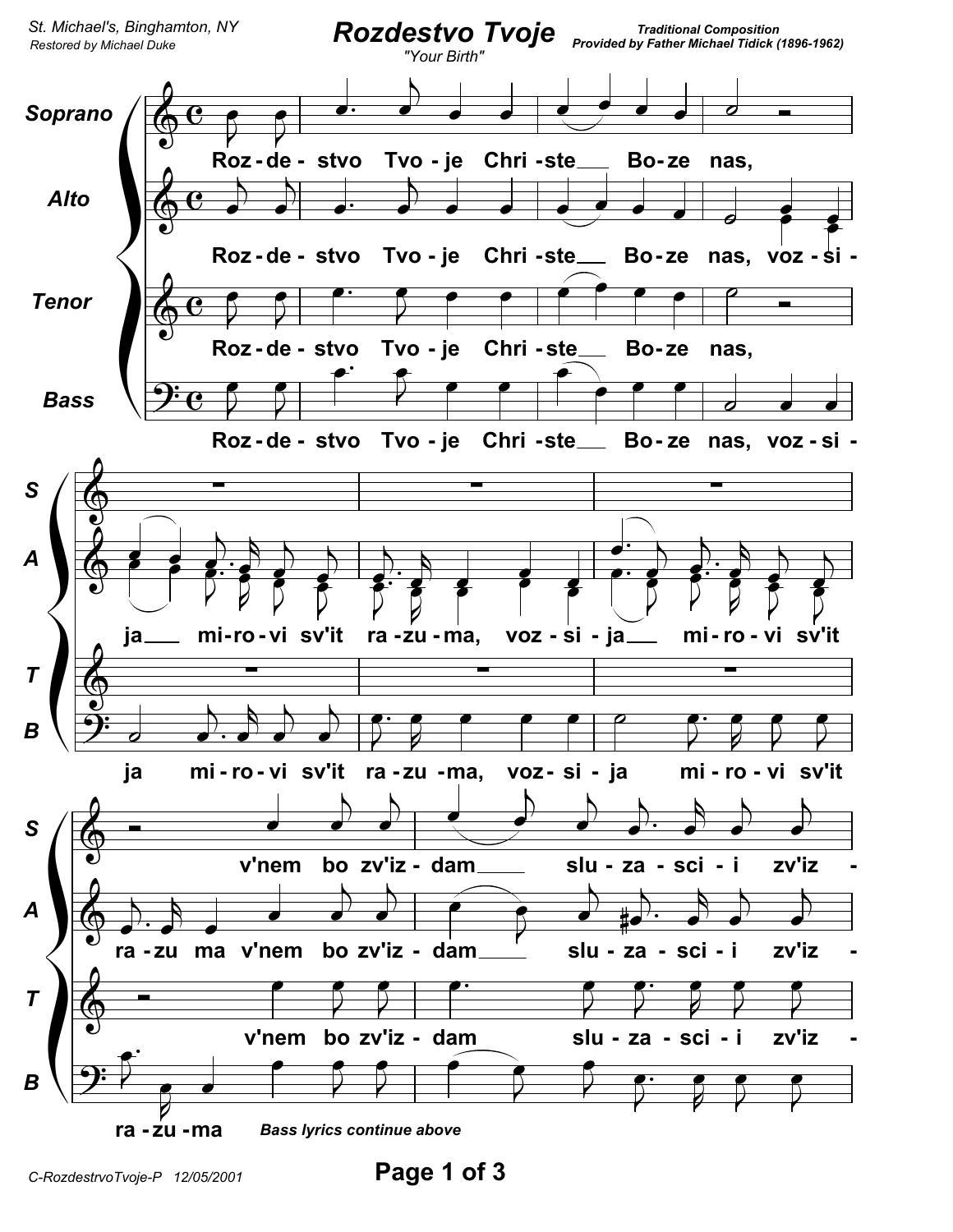

C-RozdestrvoTvoje-P 12/05/2001